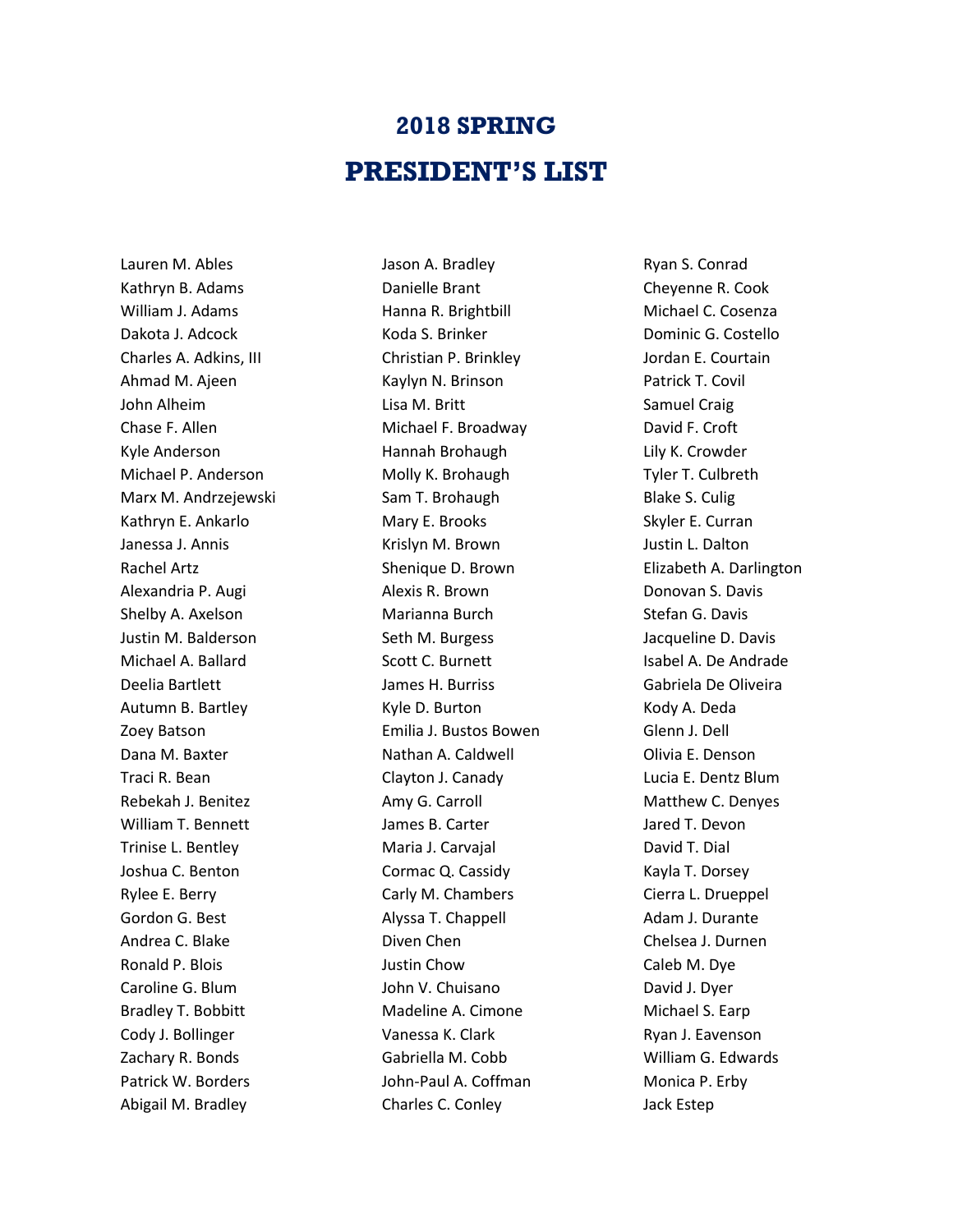Nathanial Fabian Kylie Fasking Bonnie R. Fawcett Oscar M. Fawcett Maria C. Fernandez Ethan S. Fields Myra Fields Allison M. Fitzpatrick Addison L. Fontaine Jason K. Forrester Nicole M. Fortiscue Tiffany W. Foster Erika M. Foti Austin E. Foxworthy Cody A. Freeman John E. Freeman Amanda M. Friesen Sharon D. Frink Sabrina Froemming Avana Fullerton Eugene J. Galindo Kevin J. Gallagher Gabriel Gavrin-Savits Charles J. Gentry Candice Gingles Marvin E. Godoy Jeremiah M. Goldsmith Josue C. Gonzalez Allen S. Goodman Ethan K. Graves Ryan M. Graybar Jonah L. Green Alyssa C. Griffin Kimberly L. Griffin Melody A. Grimes Allen R. Gurley Kyle W. Gushman Kensley B. Hagan Caitlin A. Hall Korey M. Halstead Justin Hampel Zachary D. Hampel Reid G. Hand

Ryan T. Harbison Madison N. Hardy James D. Harris Wendy M. Hart Anna Hase Brandon M. Haste Erin L. Hayden Tanner M. Hayden Gunter A. Hayes Chris V. Heera Gerard Helgestad Hali V. Hemingway Claire Hendrickson Terrence B. Hernandez Ivy M. Herring Denise R. Hicks Kylie Hillyer William E. Hines Charles Hodgdon Cagney N. Hodge Bridget Hollandsworth Rahnik D. Holloman Savannah L. Holmun Alana R. Horan Shane Horton Gregory R. Hughes Briley Humphrey Athena N. Ickes Dimitri Y. Ioannou Isaiah D. Iventosch Alayah Jackson Alexander W. Jackson Anthony T. James Alexandria Jefferson James O. Jeffries Sara E. Johnsen Jonathan R. Johnson Robert A. Johnson Campbell S. Johnston Emily F. Jones Lindsay C. Jones Mindy R. Justice Jessica E. Kalafian

Joel R. Kalm Hallie T. Kammerer Nicholas Kandabarow, III Caitlin M. Kaufman Hannah E. Kearney Hailey A. Keir Charles T. Kessler Hyunwoo Kim Sophia A. King Alexander K. King Joshua P. King Courtney D. Kirkham William T. Koonce Amanda V. Kortan Jennifer Krex Thomas D. Labar Jordan K. LaFountain Natalie K. Lainez Caden C. Lang Benjamin D. Larson Tara R. Law Miranda D. Lawrence Connor R. Lawson Matthew A. Lazecko Kristine M. Leanes Olivia L. Lee Alexandra P. Leviner Kathryn C. Lewis Tiffany L. Lewis Alsacia Lewis Antonio Liddell Payton L. Locke Alexandrea M. Lopez Brooke A. Loven Eric A. Lunau Meghan V. Lussier Katelynn E. Lynch Derek M. Madrid Emily J. Malott Victoria B. Malpass Elizabeth K. Maners Victoria K. Maners Justin D. Mann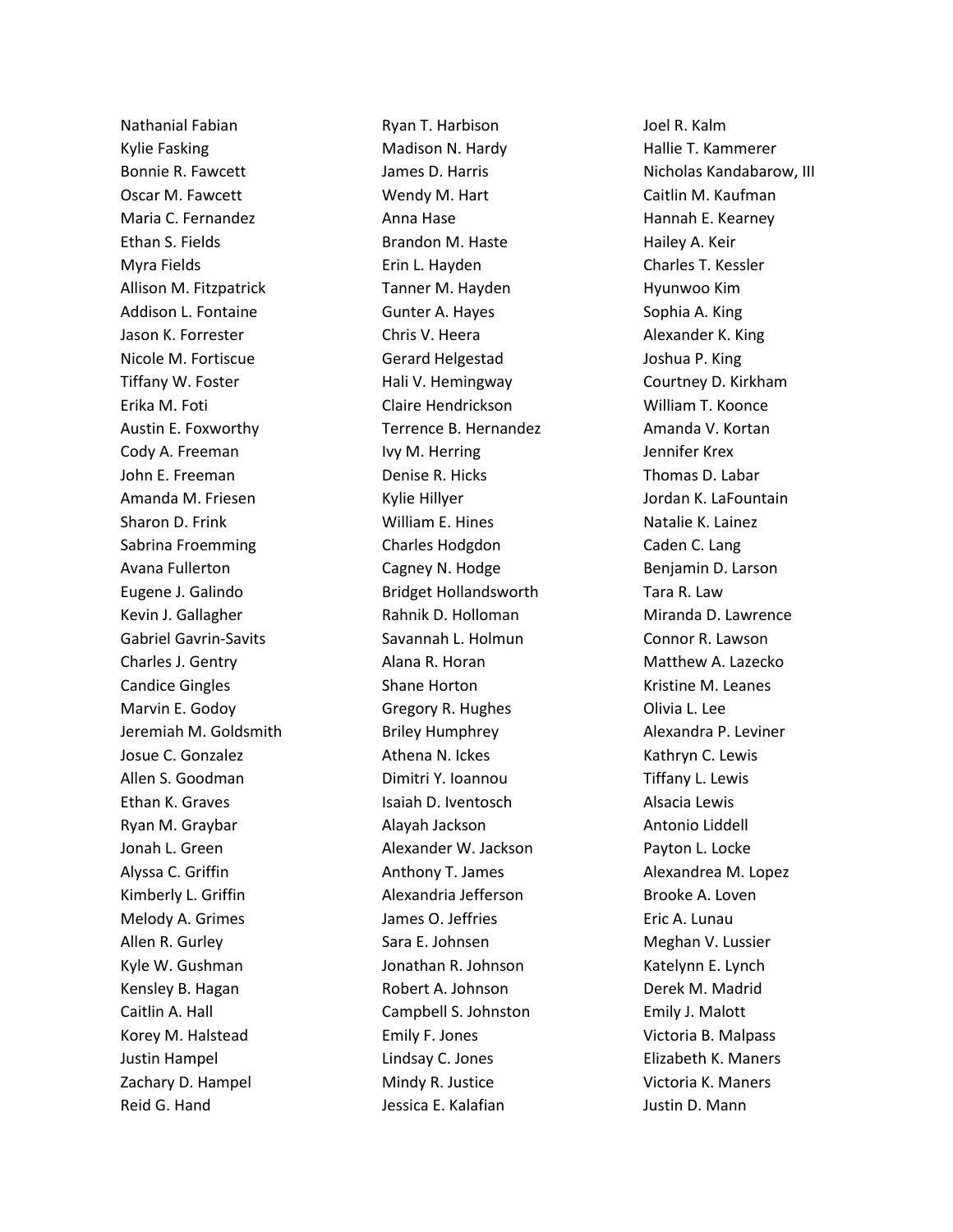Robby D. Manning Diana Marren Jordan Marsicano Madelyn Martelle Nancy G. Martin Raymond A. Martin, Jr. Karen Matias Hernandez Cameron O. McConnell Delaney C. McCrary Brianna D. McCray Meghan D. McDonald Sharajha T. McQueen Sarah B. Meaker Abigail M. Melcher Haley C. Mellon Rachel H. Melnotte Andrew M. Melton Rocio M. Mendoza-Batista Jessica E. Mikulec Sarah A. Mitchell Nikolay Moiseyev Amanda F. Moore Lillian G. Moore James R. Morton Jordan L. Mount Angela Mueller William R. Mullins, Jr. Michelle L. Muns Addie L. Murphy Jennifer N. Naused Ashley N. Nelson Teryl N Nelson Samantha P. Newkirk Angelo Newkirk, Jr. William P. Newkirk Emily E. Newport Rayford S. Newsom Jonathan D. Nice Kris L. Nilsson Matthew E. Noel Stephen J. North Marissa N. Nutt Haley R. O'Leary

Carlos A. Ochoa Ashley L. Ochs Jonathan C. Oehling Ndabo K. Olivier Maggie N. Oxendine Mary C. Page James R. Patrick Kevin P. Pedzwater Scout M. Pennington Taleeyah Perry Nichole L. Peters Danecka M. Peyton Marina D. Pfeffer Amber Phillips Brittney N. Pierce Sherry J. Polera Logan H. Pope Donny L. Porter Jacob R. Porter Jocelyn E. Price David A. Price Makayla A. Price Lisset A. Quinteros Heather J. Rackley Casey J. Ratcliff Robert B. Ratliff Jason A. Ratto Melissa J. Rau Matthew Z. Reeves Drew Renaux Rafael A. Reyes Harleigh R. Reynolds Hannah M. Rhodarmer Austin S. Richardson James R. Rigger Frances M. Rivenbark Matthew H. Rivenbark Jesus M. Rivera John S. Roberts Samuel C. Roberts Jessica L. Robertson Greer M. Robinson Lisa M. Robinson

Elliott T. Rodgers Luis J. Rodriguez Miranda Katelynn M. Rogers Ashley R. Ronke Benjamin H. Rose Emilia N. Rose Octavia Rowe Brenda D. Rowe-Antrican Jordan A. Rowland Kaylah M. Russ Joseph D. Sabetti Patrick B. Sacchi Benjamin L. Sahlie Jonathan Sampson Marbella F. Sanchez Ashley D. Sanger Laura P. Santiago Emily M. Satterfield Scott Savarese Brandon T. Sawyer Danielle Schaller Payton L. Schoenleber Savannah E. Sears John H. Seibert Kathleen C. Severa Haley E. Shand Caroline F. Shaver Noah B. Sibbett Timelisa A. Simpson Cory T. Sloop Catherine R. Smith Nathan A. Smith Stephanie M. Smith Iuliia Smith Benjamin C. Smithee Brooke R. Smithson Jimmy L. Snead Jessica Soles-Moore Scott Springer Callaghan J. Stack Eli I. Stafford Marianna V. Staks Grace K. Stamp